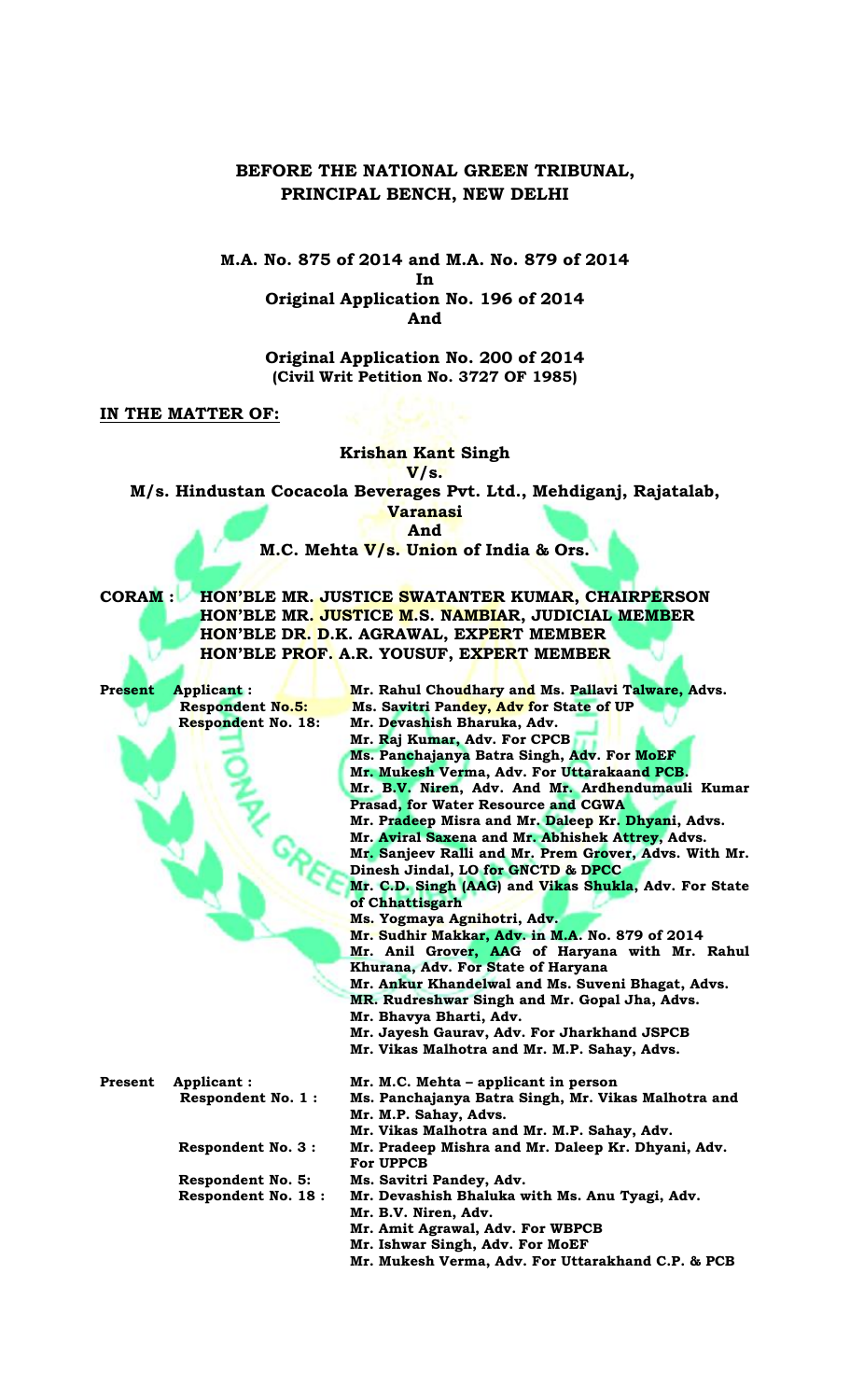|  | Date<br>and<br><b>Remarks</b>               | <b>Orders of the Tribunal</b>                                                                                            |
|--|---------------------------------------------|--------------------------------------------------------------------------------------------------------------------------|
|  | Item Nos.<br>14 & 15<br>January<br>20, 2015 | M.A. No. 875 of 2014                                                                                                     |
|  |                                             | This is an Application filed by M/s Mother Dairy                                                                         |
|  |                                             | Fruit and Vegetable Pvt. Ltd. at Pilkhuwa                                                                                |
|  | <b>SN</b>                                   | Nobody is present on behalf of the Applicant.                                                                            |
|  |                                             | The Application is dismissed for default of                                                                              |
|  |                                             | appearance.                                                                                                              |
|  |                                             | With the above directions, M.A. No. 875 of 2014                                                                          |
|  |                                             | stands disposed of.                                                                                                      |
|  |                                             |                                                                                                                          |
|  |                                             | M.A. No. 879 of 2014                                                                                                     |
|  |                                             | Learned counsel appearing for Board submits                                                                              |
|  |                                             | that they would file their Reply within one week from                                                                    |
|  |                                             | today to this Application. We direct that a joint                                                                        |
|  |                                             | inspection shall also be conducted by the CPCB. The                                                                      |
|  |                                             | Joint inspection Team shall consist of representatives                                                                   |
|  |                                             | of CPCB and UP PCB. The report submitted by the                                                                          |
|  |                                             | inspecting team should be comprehensive and would                                                                        |
|  |                                             | deal with all aspects of source of water, utilisation of                                                                 |
|  |                                             | water, water cess payment, treatment plant, STP, use                                                                     |
|  |                                             | of DG sets and effluent quality. The Report shall be                                                                     |
|  |                                             | placed before the Tribunal on the next date of hearing.                                                                  |
|  |                                             | List this matter on $29th$ January, 2015.                                                                                |
|  |                                             |                                                                                                                          |
|  |                                             | Original Application No. 196 of 2014 & Original<br>Application No. 200 of 2014 (Civil Writ Petition No.<br>3727 OF 1985) |
|  |                                             |                                                                                                                          |
|  |                                             | The Uttar Pradesh Pollution Control Board has                                                                            |
|  |                                             | filed details of the industries before the Tribunal today.                                                               |
|  |                                             | According to this document 15 industries which do not                                                                    |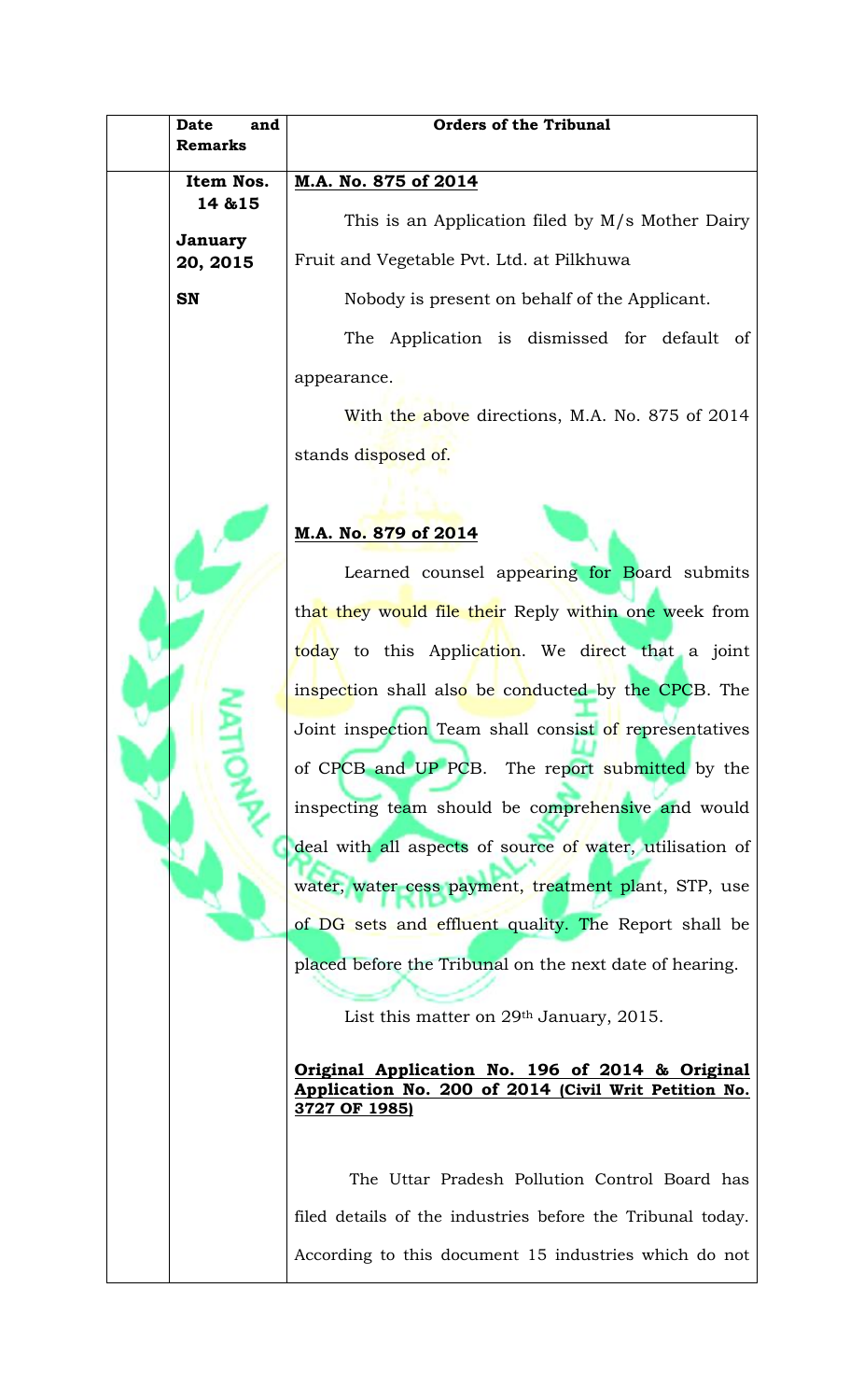have effluent treatment plant have been closed. 43 industries which were not having consent and were not achieving the prescribed norms have also been ordered to be closed. 99 other industries were under self closure. Still to an other 134 industries, show cause Notices have been issued and 19 out of them have applied for consent which have been granted by the Board. 109 industries, out of 134 have been ordered to be closed by the Board. In light of this, we direct the Pollution Control Board to file comprehensive and complete details of the 19 industries to whom consent has been granted along with the copies of the inspection report conducted by the Board. We make it clear that the effluent analysis Report of all these industries should be placed before the T<mark>rib</mark>unal alongwith othe<mark>r de</mark>tails.

All other industries afore-noticed should be closed which are stated to be closed. A surprise inspection will be conducted by the representatives of the CPCB and the UPPCB and it shall be confirmed before the Tribunal as to whether all these closed industries are actually closed and are non-operational for all purposes. The electricity supply and water supply to all these industries shall be directed to be disconnected forthwith.

It is unquestionable that 700 tannery industries in Kanpur which are located on the banks of river Ganga are one of the highest source of pollution river Ganga that to by serious pollutants which are injurious to human health, bio-diversity and ecology of the river. It is stated before us that the CETP established for treating this seriously polluting trade effluent is practically nonfunctional and is not performing to its optimum capacity. Some units which have installed ETP's in their respective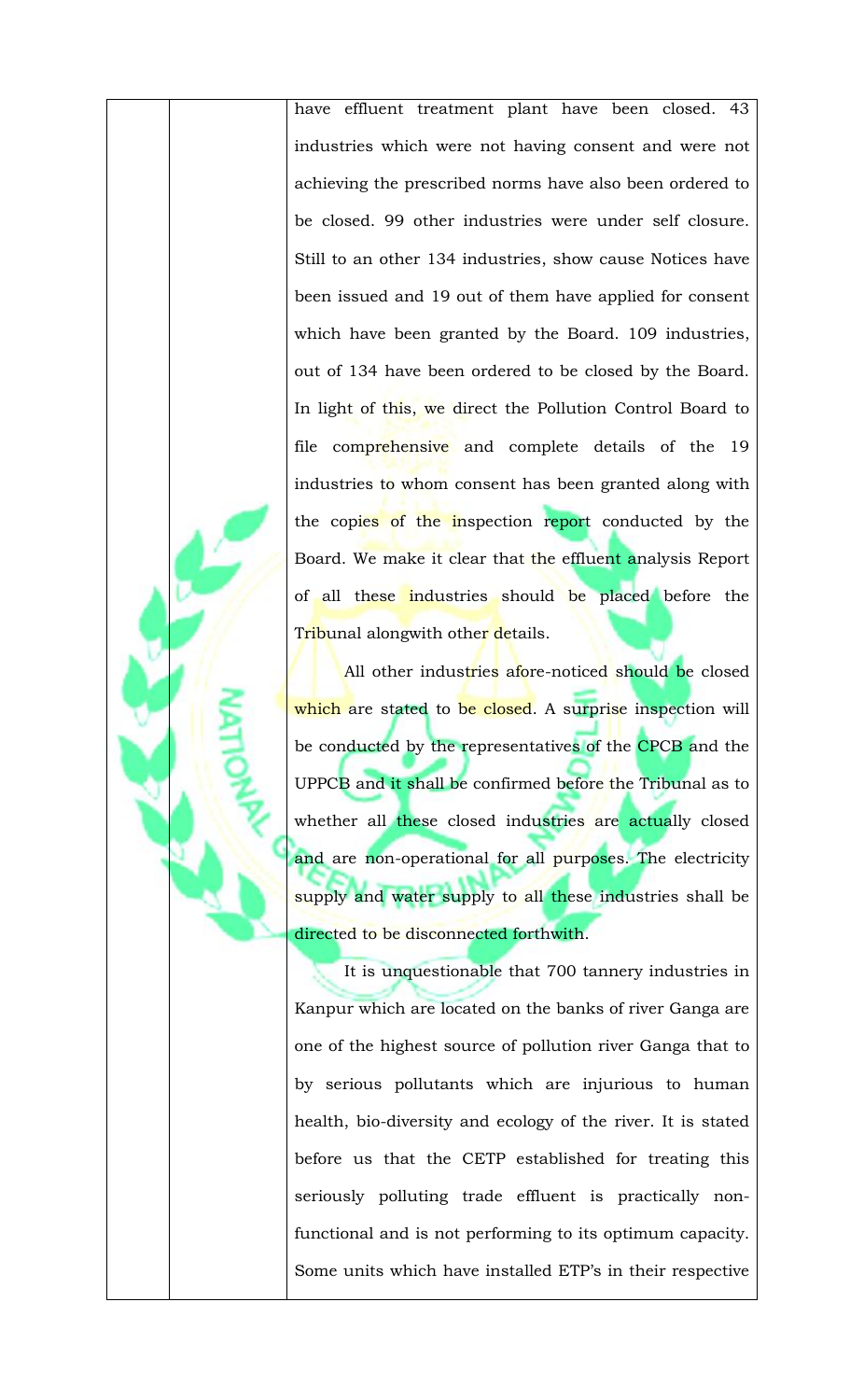units are again practically un-operational because of nonavailability of electricity and cost factor. This serious environmental issue needs to be resolved whatever be the cause. It is pointed out that the proposal for shifting the entire 700 tannery industries from the bank of river Ganga can be one solution. The other would be making the CETP already in existence fully effective by upgrading its technology and ensuring its optimum performance. Further even additional CETP could be installed while ensuring that no trade effluent discharged by these seriously polluting industries, is permitted to enter into the drain and tributaries of river Ganga. We direct issuance of Notice to the Uttar Pradesh Jal Nigam which is responsible for upkeep and running of CETP installed near the industrial cluster at Jajmau, Kanpur. Managing Director of UP Jal Nigam will be present with complete records before the Tribunal and submit a Report on the following:

- 1. Whether the CETP is operational 24X7 or not?
- 2. What is the quality of the treated effluent that is being discharged into the river Ganga?
- 3. What is the cost that the Nigam has borne for last one year for running the CETP?
- 4. Whether there is requirement for installation of additional CETP at any location of these cluster?
- 5. Whether there is electric power supply 24X7, if not, what is the source of power?
- 6. Whether the Nigam has ever obtained consent of the UPPCB to establish and operate the CETP? If the answer is in the negative, reasons thereof. We direct the State Government to place before the Tribunal a concrete proposal as to whether they would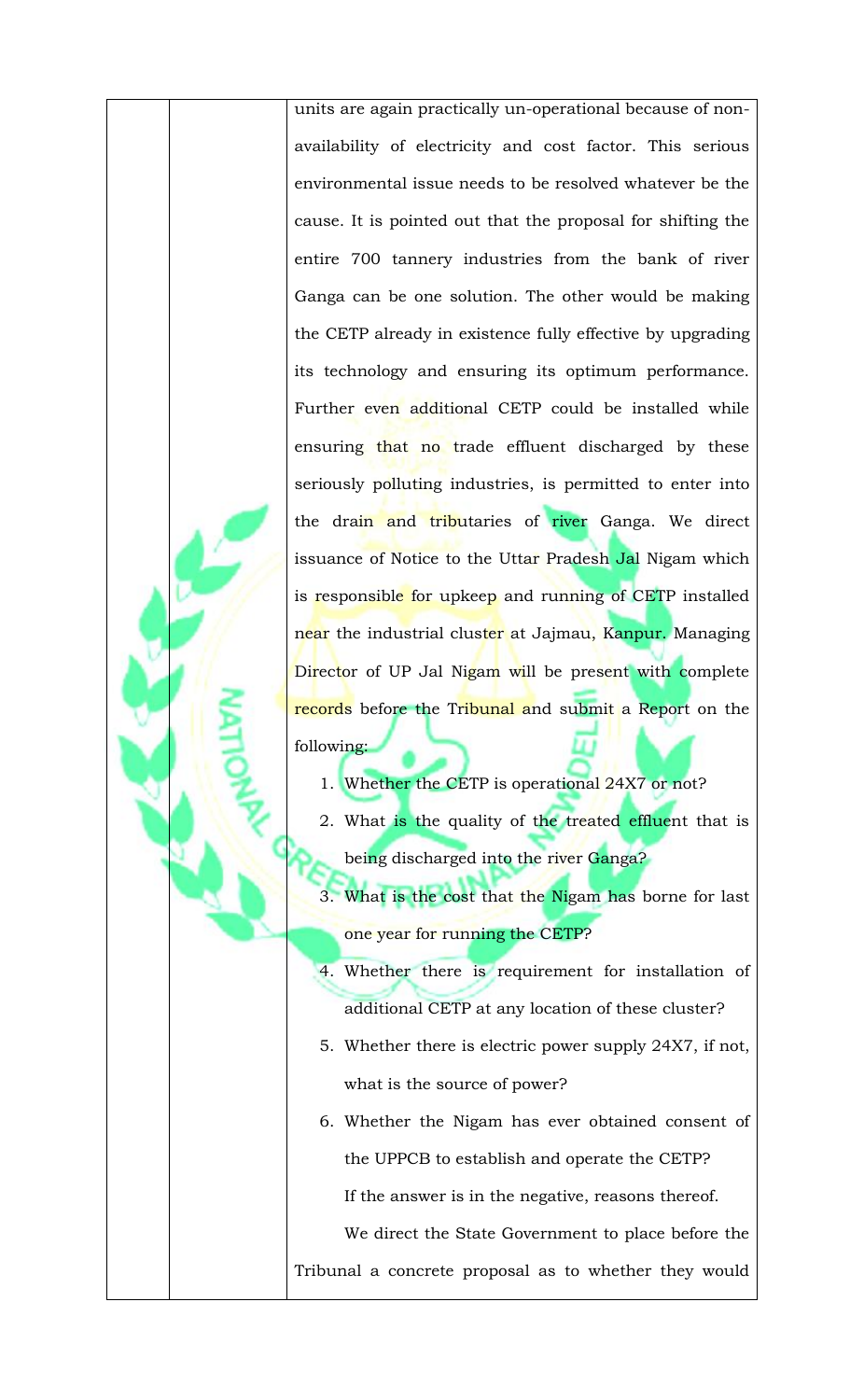like to upgrade and establish additional CETP, if required to ensure that only the treated effluent as per prescribed standard enter into river Ganga or they would prefer a new industrial cluster pocket for shifting all these industries which will have complete modern technology.

We direct the inspection of this entire industrial cluster by UPPCB, representative of the CPCB, representative of the MoEF and a representative of the National Ganga River Basin Authority to submit a Report to the Tribunal on the next date of hearing as to which is the most effective way of preventing and controlling the pollution of river Ganga at least from this industrial cluster presently. This team shall collect effluent that is being discharged into the River Ganga, analyse the same and submit a Report before the Tribunal on the next date of hearing.

This Committee shall also identify the drains which are around and into which all the 700 tannery units are discharging their effluent and how they are joining river Ganga. The Report will also identify as to whether the entire effluent as a matter of fact is being brought to CETP, if yes, how?

We make it clear that all the tannery industries would be liable to contribute applying Polluter Pays Principle for establishment of such CETP and its maintenance. If any such amount has already been directed to be paid by any court, the details thereof shall be brought before the Tribunal by the State, UP Jal Nigam and UPPCB.

We make it clear in unambiguous terms that if the industry, the Government and the Pollution Control Board and the Nigam do not act with complete sense of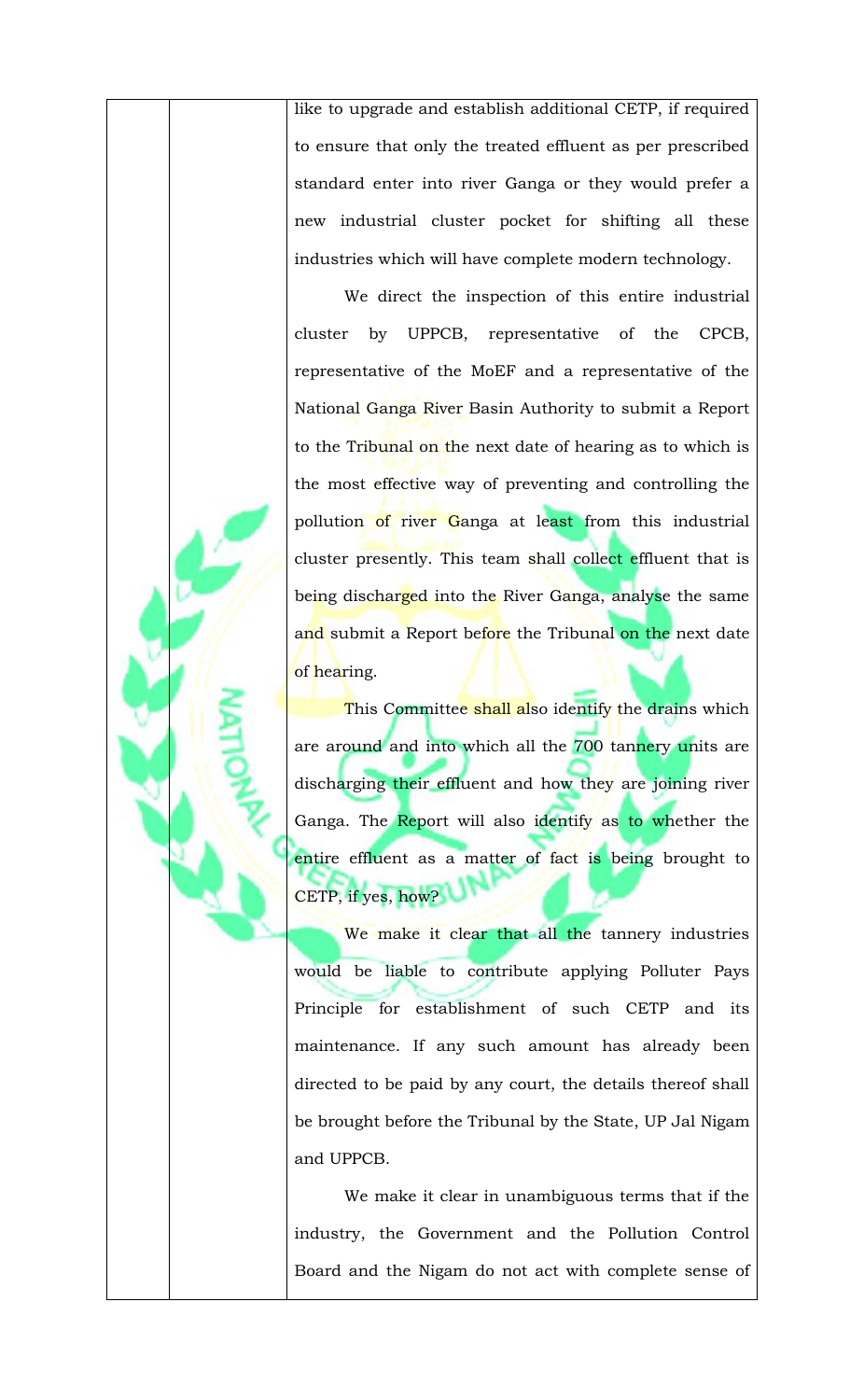responsibility and take effective steps to prevent and control the pollution of river Ganga in all respect at least from this industrial cluster, we will be compelled to Order complete closure of all the 700 tannery industries operating in Kanpur on the banks of river Ganga.

 This is a case which requires performance of all the stake-holders of their duty and obligations. The Government has to be cautious of its constitutional and statutory duty to provide clean environment and wholesome water in river Ganga. The industrial sector (tannery industry) should discharge its corporate social responsibility by discharging treated effluent and cause no pollution. The public authorities should run the CETP and other effluent treatment plants effectively and to their optimum capacity. Then alone there can be resolution of such a serious problem of environmental pollution.

The life of millions cannot be put at stake for carrying on of a commercial activity for a group of individuals. Balance have to be struck and we would not hesitate in striking of that balance between the development and the environment.

List this matter on 29<sup>th</sup> January, 2015.

The Learned Counsel appearing for the Board submits that he would be filing the Report in relation to industries located on River Kali, the main Tributary of river Ganga before the next date of hearing.

All other States would file their respective Reports comprehensive in all respect with the list of the industries before the next date of hearing. We make it clear that from 29th January, 2015 this case would be taken on day to day basis.